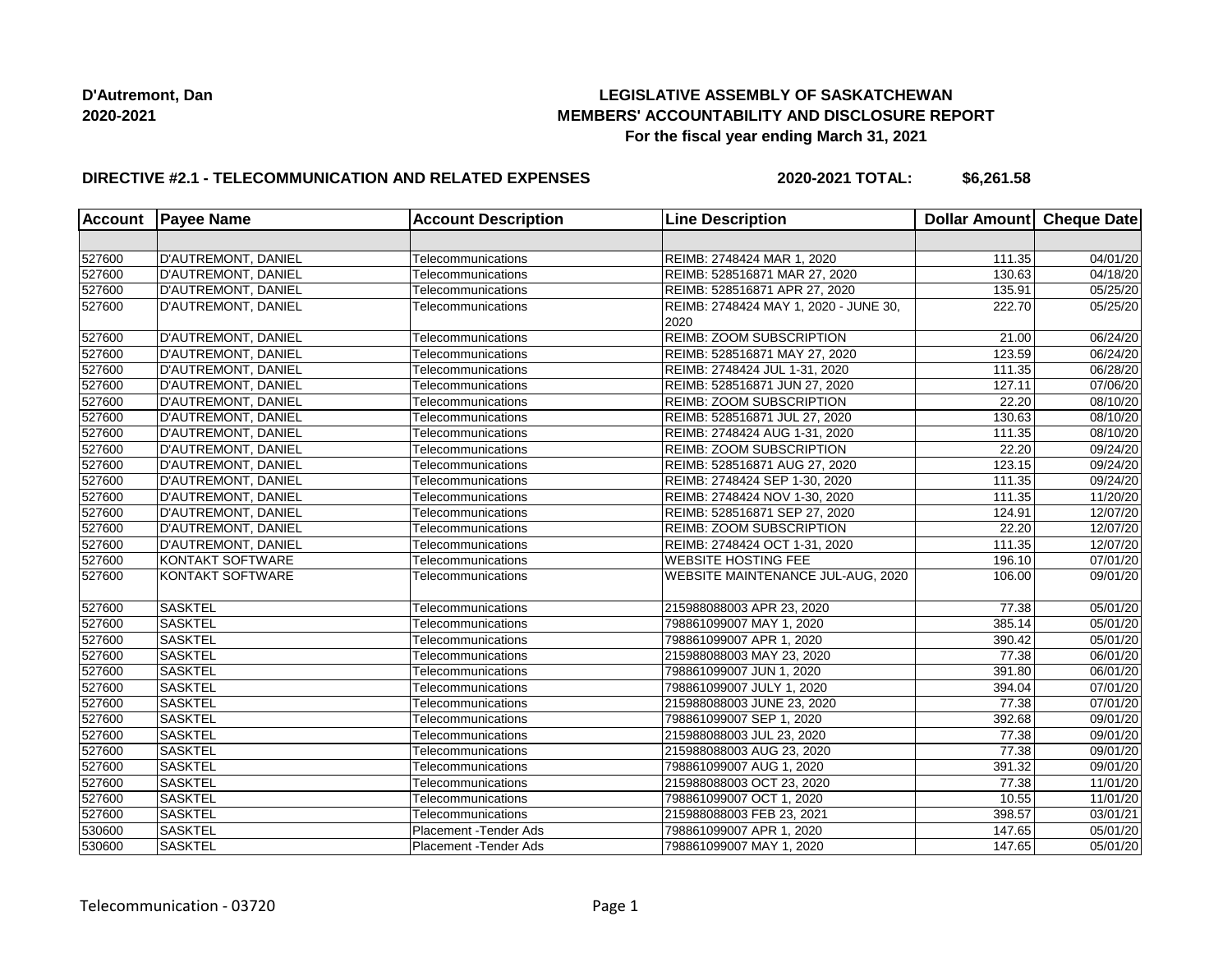## **LEGISLATIVE ASSEMBLY OF SASKATCHEWAN MEMBERS' ACCOUNTABILITY AND DISCLOSURE REPORT For the fiscal year ending March 31, 2021**

# **DIRECTIVE #2.1 - TELECOMMUNICATION AND RELATED EXPENSES**

**2020-2021 TOTAL: \$6,261.58**

|        | Account Payee Name | lAccount Description   | 'Line Description         | <b>Dollar Amountl Cheque Date</b> |          |
|--------|--------------------|------------------------|---------------------------|-----------------------------------|----------|
|        |                    |                        |                           |                                   |          |
| 530600 | <b>ISASKTEL</b>    | Placement - Tender Ads | 798861099007 JUN 1. 2020  | 147.65                            | 06/01/20 |
| 530600 | <b>ISASKTEL</b>    | Placement - Tender Ads | 798861099007 JULY 1. 2020 | 105.85                            | 07/01/20 |
| 530600 | <b>SASKTEL</b>     | Placement - Tender Ads | 798861099007 SEP 1, 2020  | 105.85                            | 09/01/20 |
| 530600 | <b>ISASKTEL</b>    | Placement - Tender Ads | 798861099007 AUG 1. 2020  | 105.85                            | 09/01/20 |
| 530600 | <b>SASKTEL</b>     | Placement - Tender Ads | 798861099007 OCT 1, 2020  | 105.85                            | 11/01/20 |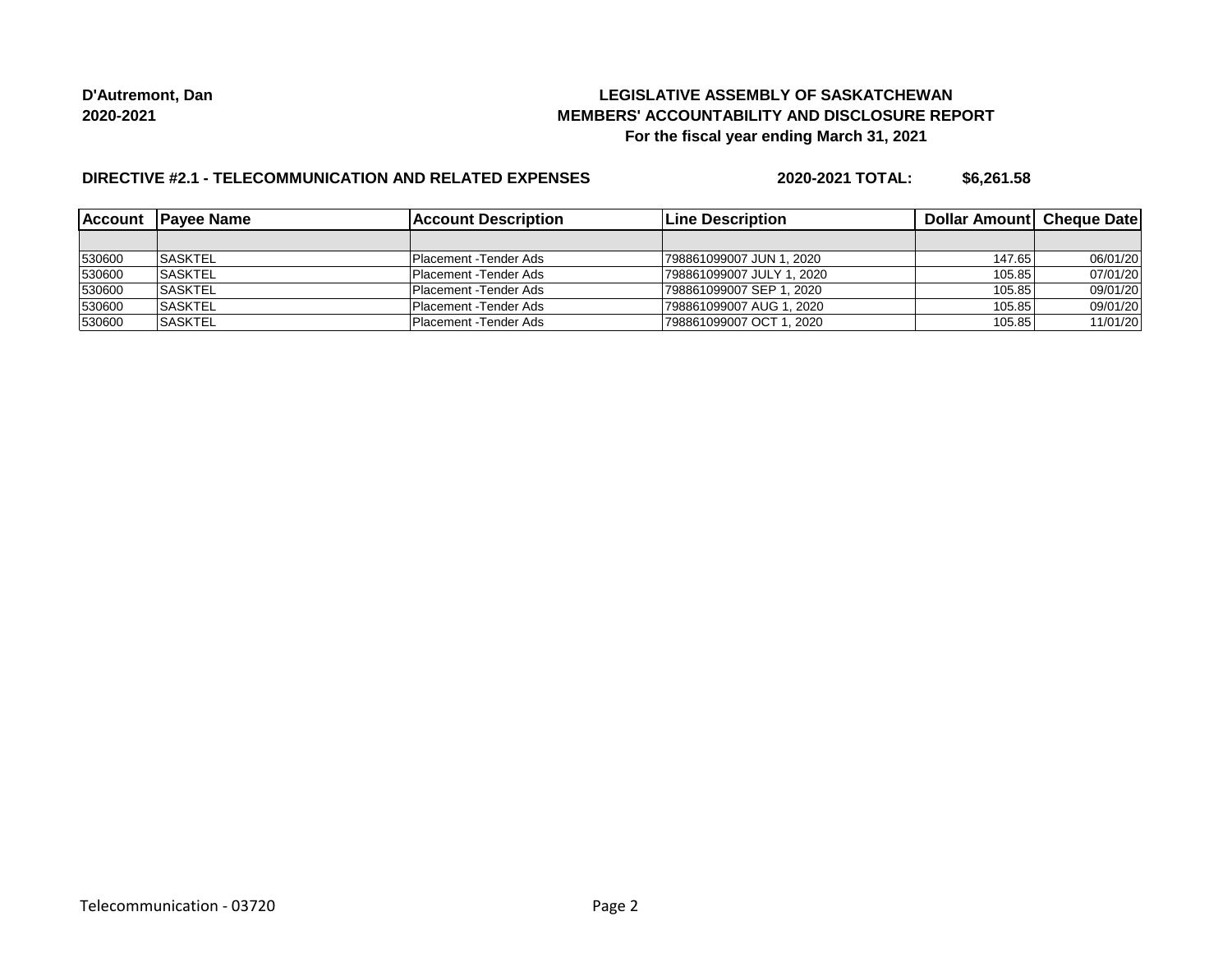# **LEGISLATIVE ASSEMBLY OF SASKATCHEWAN MEMBERS' ACCOUNTABILITY AND DISCLOSURE REPORT For the fiscal year ending March 31, 2021**

#### **DIRECTIVE #3.1 - MLA TRAVEL AND LIVING EXPENSES**

**2020-2021 TOTAL: \$18,026.41**

| <b>Account</b> | <b>Payee Name</b>          | <b>Account Description</b>  | <b>Line Description</b>                       | Dollar Amount | Cheque Date |
|----------------|----------------------------|-----------------------------|-----------------------------------------------|---------------|-------------|
|                |                            |                             |                                               |               |             |
| 541900         | D'AUTREMONT, DANIEL        | Elected Rep - Travel        | APRIL 2020 MLA REGINA<br><b>ACCOMMODATION</b> | 683.24        | 05/25/20    |
| 541900         | D'AUTREMONT, DANIEL        | Elected Rep - Travel        | MLA TRAVEL MAY 4-29, 2020                     | 1,496.05      | 06/04/20    |
| 541900         | D'AUTREMONT, DANIEL        | Elected Rep - Travel        | MAY 2020 MLA REGINA<br><b>ACCOMMODATION</b>   | 474.42        | 06/04/20    |
| 541900         | D'AUTREMONT, DANIEL        | Elected Rep - Travel        | JUN 2020 MLA REGINA<br><b>ACCOMMODATION</b>   | 450.21        | 07/02/20    |
| 541900         | D'AUTREMONT, DANIEL        | Elected Rep - Travel        | MLA TRAVEL JUN 1-20, 2020                     | 2,152.90      | 07/06/20    |
| 541900         | D'AUTREMONT, DANIEL        | Elected Rep - Travel        | MLA TRAVEL JUN 21-30, 2020                    | 1,247.40      | 07/06/20    |
| 541900         | D'AUTREMONT, DANIEL        | Elected Rep - Travel        | JUL 2020 MLA REGINA<br><b>ACCOMMODATION</b>   | 1,110.46      | 08/10/20    |
| 541900         | D'AUTREMONT, DANIEL        | Elected Rep - Travel        | MLA TRAVEL JUL 18-29, 2020                    | 1,199.10      | 08/10/20    |
| 541900         | D'AUTREMONT, DANIEL        | <b>Elected Rep - Travel</b> | JUN 2020 MLA REGINA<br><b>ACCOMMODATION</b>   | 2,834.50      | 08/10/20    |
| 541900         | <b>D'AUTREMONT, DANIEL</b> | Elected Rep - Travel        | MLA TRAVEL JUL 1-17, 2020                     | 2,070.08      | 08/10/20    |
| 541900         | D'AUTREMONT, DANIEL        | Elected Rep - Travel        | MLA TRAVEL AUG 3-24, 2020                     | 2,140.93      | 09/24/20    |
| 541900         | D'AUTREMONT, DANIEL        | Elected Rep - Travel        | AUG 2020 MLA REGINA<br><b>ACCOMMODATION</b>   | 546.68        | 09/24/20    |
| 541900         | D'AUTREMONT, DANIEL        | Elected Rep - Travel        | MLA TRAVEL AUG 24-31, 2020                    | 647.23        | 09/24/20    |
| 541900         | D'AUTREMONT, DANIEL        | Elected Rep - Travel        | OCT 2020 MLA REGINA<br><b>ACCOMMODATION</b>   | 479.78        | 11/20/20    |
| 541900         | D'AUTREMONT, DANIEL        | Elected Rep - Travel        | SEP 2020 MLA REGINA<br><b>ACCOMMODATIONS</b>  | 493.43        | 12/07/20    |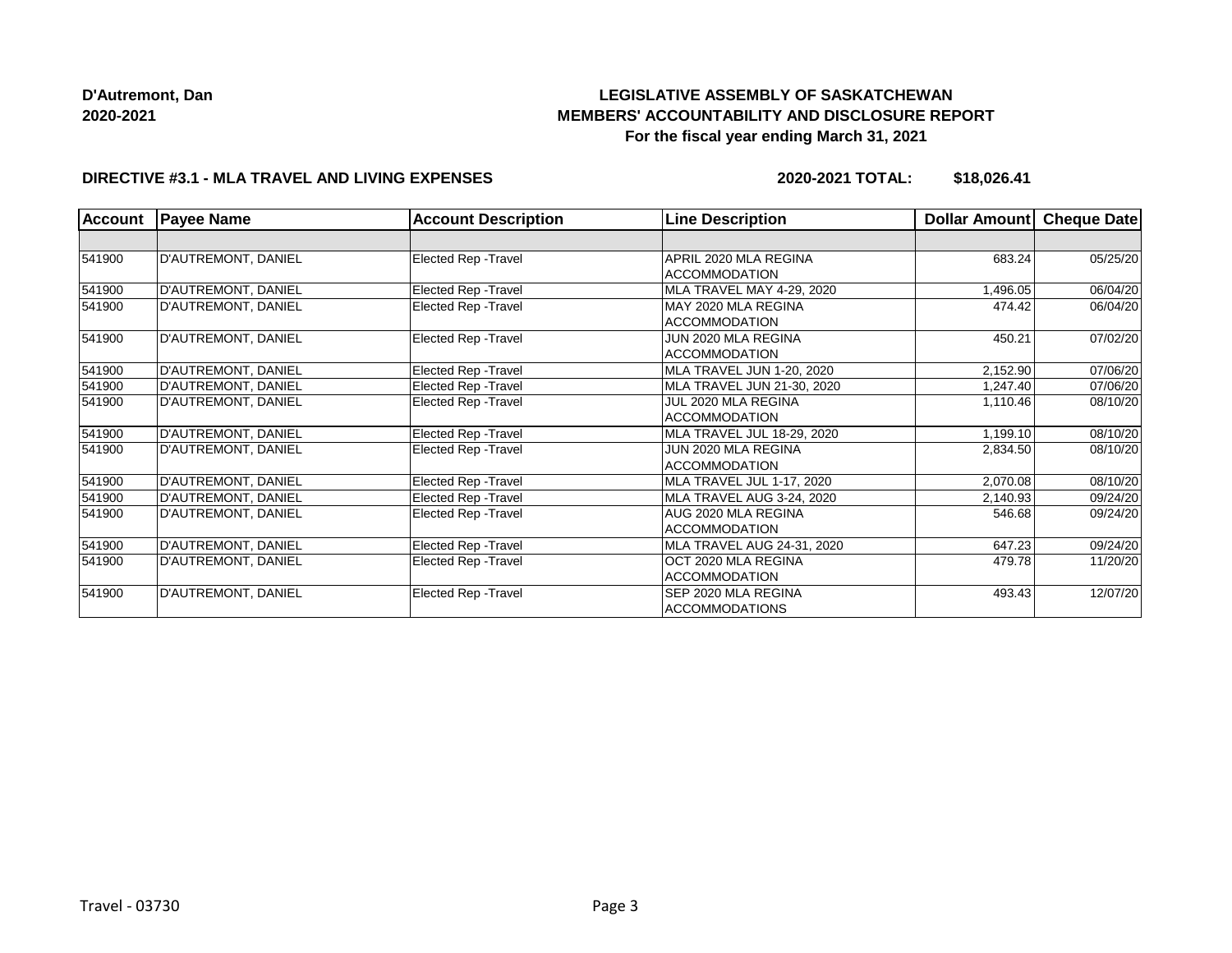## **LEGISLATIVE ASSEMBLY OF SASKATCHEWAN MEMBERS' ACCOUNTABILITY AND DISCLOSURE REPORT For the fiscal year ending March 31, 2021**

#### **DIRECTIVE #4.1 - CONSTITUENCY SERVICE EXPENSES**

**2020-2021 TOTAL: \$11,120.55**

| <b>Account</b> | <b>Payee Name</b>                                         | <b>Account Description</b>                | <b>Line Description</b>     | Dollar Amount | <b>Cheque Date</b> |
|----------------|-----------------------------------------------------------|-------------------------------------------|-----------------------------|---------------|--------------------|
|                |                                                           |                                           |                             |               |                    |
| 522000         | SMITH, J WAYNE                                            | Rent of Ground, Buildings and Other Space | APRIL 2020 MLA OFFICE RENT  | 400.00        | 04/01/20           |
| 522000         | SMITH, J WAYNE                                            | Rent of Ground, Buildings and Other Space | JULY 2020 MLA OFFICE RENT   | 400.00        | 06/01/20           |
| 522000         | SMITH, J WAYNE                                            | Rent of Ground, Buildings and Other Space | JUNE 2020 MLA OFFICE RENT   | 400.00        | 06/01/20           |
| 522000         | SMITH, J WAYNE                                            | Rent of Ground, Buildings and Other Space | MAY 2020 MLA OFFICE RENT    | 400.00        | 06/01/20           |
| 522000         | SMITH, J WAYNE                                            | Rent of Ground, Buildings and Other Space | AUGUST 2020 MLA OFFICE RENT | 400.00        | 06/01/20           |
| 522000         | SMITH, J WAYNE                                            | Rent of Ground, Buildings and Other Space | SEPT 2020 MLA OFFICE RENT   | 400.00        | 08/11/20           |
| 522000         | SMITH, J WAYNE                                            | Rent of Ground, Buildings and Other Space | OCT 2020 MLA OFFICE RENT    | 400.00        | 09/14/20           |
| 522000         | SMITH, J WAYNE                                            | Rent of Ground, Buildings and Other Space | NOV 2020 MLA OFFICE RENT    | 400.00        | 10/07/20           |
| 522200         | KONICA MINOLTA BUSINESS<br>SOLUTIONS (CANADA) LTD.        | <b>Rent of Photocopiers</b>               | <b>COPIER CHARGES</b>       | 29.03         | 05/01/20           |
| 522200         | KONICA MINOLTA BUSINESS<br>SOLUTIONS (CANADA) LTD.        | <b>Rent of Photocopiers</b>               | <b>COPIER CHARGES</b>       | 150.42        | 05/01/20           |
| 522200         | KONICA MINOLTA BUSINESS<br>SOLUTIONS (CANADA) LTD.        | <b>Rent of Photocopiers</b>               | <b>COPIER CHARGES</b>       | 150.42        | 05/01/20           |
| 522200         | KONICA MINOLTA BUSINESS<br>SOLUTIONS (CANADA) LTD.        | Rent of Photocopiers                      | <b>COPIER CHARGES</b>       | 47.54         | 06/01/20           |
| 522200         | KONICA MINOLTA BUSINESS<br>SOLUTIONS (CANADA) LTD.        | <b>Rent of Photocopiers</b>               | <b>COPIER CHARGES</b>       | 115.33        | 07/01/20           |
| 522200         | KONICA MINOLTA BUSINESS<br>SOLUTIONS (CANADA) LTD.        | <b>Rent of Photocopiers</b>               | <b>COPIER CHARGES</b>       | 2.75          | 07/01/20           |
| 522200         | KONICA MINOLTA BUSINESS<br>SOLUTIONS (CANADA) LTD.        | <b>Rent of Photocopiers</b>               | <b>COPIER CHARGES</b>       | 35.29         | 07/01/20           |
| 522200         | KONICA MINOLTA BUSINESS<br>SOLUTIONS (CANADA) LTD.        | Rent of Photocopiers                      | <b>COPIER CHARGES</b>       | 150.42        | 08/01/20           |
| 522200         | KONICA MINOLTA BUSINESS<br>SOLUTIONS (CANADA) LTD.        | Rent of Photocopiers                      | <b>COPIER CHARGES</b>       | 24.95         | 08/01/20           |
| 522200         | <b>KONICA MINOLTA BUSINESS</b><br>SOLUTIONS (CANADA) LTD. | Rent of Photocopiers                      | <b>COPIER CHARGES</b>       | 135.38        | 09/01/20           |
| 522200         | KONICA MINOLTA BUSINESS<br>SOLUTIONS (CANADA) LTD.        | Rent of Photocopiers                      | <b>COPIER CHARGES</b>       | 135.38        | 09/01/20           |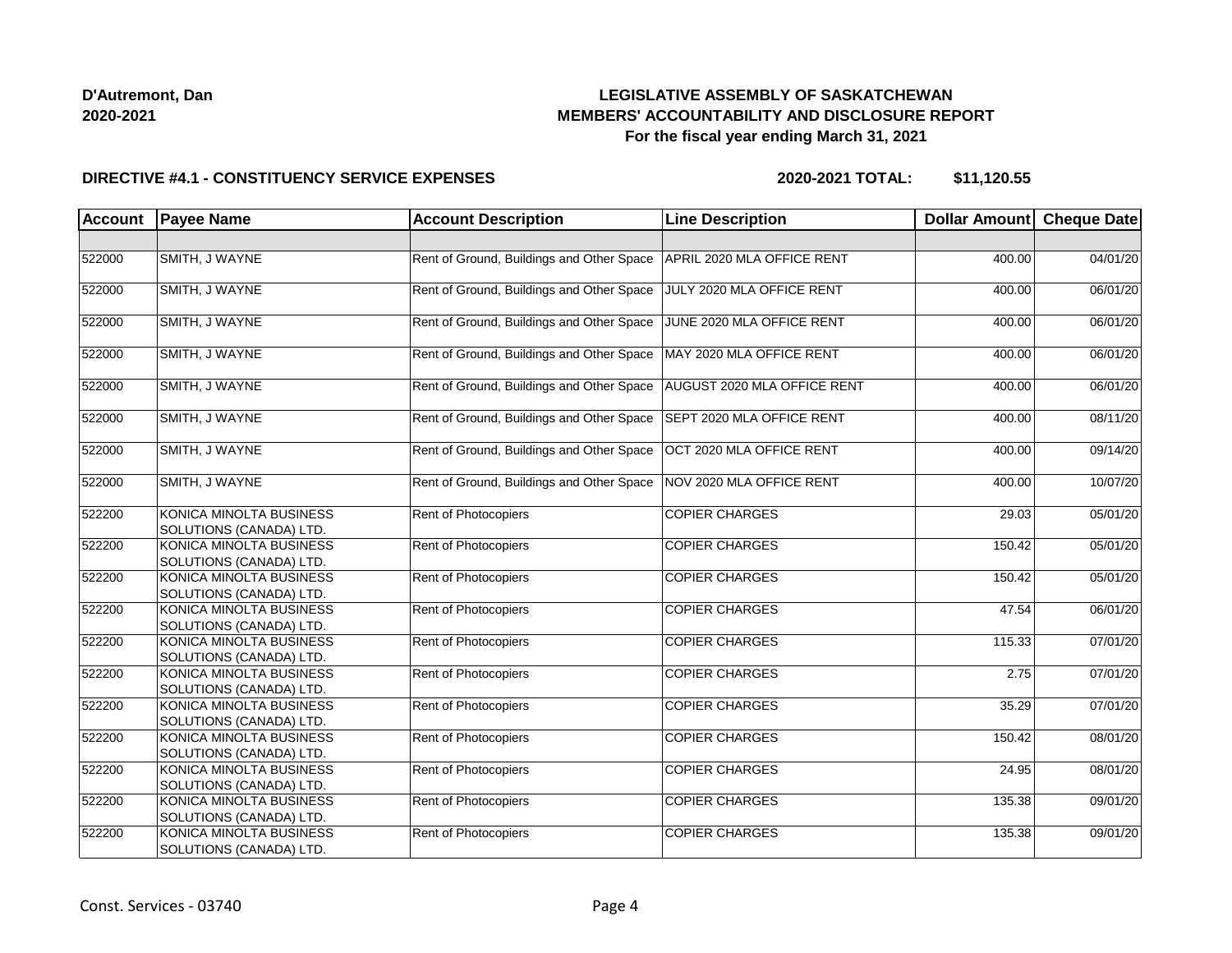## **LEGISLATIVE ASSEMBLY OF SASKATCHEWAN MEMBERS' ACCOUNTABILITY AND DISCLOSURE REPORT For the fiscal year ending March 31, 2021**

#### **DIRECTIVE #4.1 - CONSTITUENCY SERVICE EXPENSES**

**2020-2021 TOTAL: \$11,120.55**

| <b>Account</b> | <b>Payee Name</b>                                  | <b>Account Description</b>          | <b>Line Description</b>          | Dollar Amount Cheque Date |                       |
|----------------|----------------------------------------------------|-------------------------------------|----------------------------------|---------------------------|-----------------------|
|                |                                                    |                                     |                                  |                           |                       |
| 522200         | KONICA MINOLTA BUSINESS<br>SOLUTIONS (CANADA) LTD. | Rent of Photocopiers                | <b>COPIER CHARGES</b>            | 75.85                     | 09/01/20              |
| 522200         | KONICA MINOLTA BUSINESS<br>SOLUTIONS (CANADA) LTD. | Rent of Photocopiers                | <b>COPIER CHARGES</b>            | 16.03                     | 09/01/20              |
| 522200         | KONICA MINOLTA BUSINESS<br>SOLUTIONS (CANADA) LTD. | Rent of Photocopiers                | <b>COPIER CHARGES</b>            | 135.38                    | 11/01/20              |
| 522500         | CO-OPERATORS GENERAL INSURANCE<br><b>COMPANY</b>   | Insurance Premiums                  | INSURANCE POLICY 1073026761 2020 | 1,332.42                  | 06/01/20              |
| 522700         | ALIDA, VILLAGE OF                                  | Utilities - Electricity and Nat Gas | <b>WATER AND SEWER</b>           | 159.00                    | $\overline{05/0}1/20$ |
| 522700         | ALIDA, VILLAGE OF                                  | Utilities - Electricity and Nat Gas | <b>WATER/SEWER UTILITY</b>       | 159.00                    | 07/01/20              |
| 522700         | ALIDA, VILLAGE OF                                  | Utilities - Electricity and Nat Gas | UTILITIES JUL-SEP, 2020          | 159.00                    | 11/01/20              |
| 522700         | SASKENERGY INCORPORATED                            | Utilities - Electricity and Nat Gas | 69145300005 MAR 27, 2020         | 117.18                    | $\overline{04/01/20}$ |
| 522700         | SASKENERGY INCORPORATED                            | Utilities - Electricity and Nat Gas | 69145300005 APR 28, 2020         | 93.19                     | 05/01/20              |
| 522700         | SASKENERGY INCORPORATED                            | Utilities - Electricity and Nat Gas | 69145300005 JAN 28, 2020         | 141.32                    | 05/01/20              |
| 522700         | <b>SASKENERGY INCORPORATED</b>                     | Utilities - Electricity and Nat Gas | 69145300005 MAY 27, 2020         | 58.56                     | 06/01/20              |
| 522700         | SASKENERGY INCORPORATED                            | Utilities - Electricity and Nat Gas | 69145300005 JUNE 26, 2020        | 49.84                     | 07/01/20              |
| 522700         | SASKENERGY INCORPORATED                            | Utilities - Electricity and Nat Gas | 69145300005 AUG 27, 2020         | 43.79                     | 09/01/20              |
| 522700         | SASKENERGY INCORPORATED                            | Utilities - Electricity and Nat Gas | 69145300005 JUL 28, 2020         | 43.79                     | 09/01/20              |
| 522700         | SASKENERGY INCORPORATED                            | Utilities - Electricity and Nat Gas | 69145300005 OCT 27, 2020         | 82.09                     | 11/01/20              |
| 522700         | <b>SASKENERGY INCORPORATED</b>                     | Utilities - Electricity and Nat Gas | 69145300005 SEP 28, 2020         | 55.21                     | 11/01/20              |
| 522700         | SASKPOWER CORPORATION                              | Utilities - Electricity and Nat Gas | 500000225663 MAR 27, 2020        | 82.12                     | 04/01/20              |
| 522700         | SASKPOWER CORPORATION                              | Utilities - Electricity and Nat Gas | 500000225663 JAN 28, 2020        | 85.61                     | 05/01/20              |
| 522700         | SASKPOWER CORPORATION                              | Utilities - Electricity and Nat Gas | 500000225663 APR 28, 2020        | 63.60                     | 05/01/20              |
| 522700         | SASKPOWER CORPORATION                              | Utilities - Electricity and Nat Gas | 500000225663 MAY 11, 2020        | 67.55                     | 06/01/20              |
| 522700         | SASKPOWER CORPORATION                              | Utilities - Electricity and Nat Gas | 500000225663 JUN 9, 2020         | 77.52                     | 08/01/20              |
| 522700         | <b>SASKPOWER CORPORATION</b>                       | Utilities - Electricity and Nat Gas | 500000225663 JUL 10, 2020        | 51.12                     | 08/01/20              |
| 522700         | <b>SASKPOWER CORPORATION</b>                       | Utilities - Electricity and Nat Gas | 500000225663 AUG 12, 2020        | 95.08                     | 09/01/20              |
| 522700         | <b>SASKPOWER CORPORATION</b>                       | Utilities - Electricity and Nat Gas | 500000225663 SEP 10, 2020        | 77.37                     | 09/10/20              |
| 522700         | <b>SASKPOWER CORPORATION</b>                       | Utilities - Electricity and Nat Gas | 500000225663 OCT 9, 2020         | 79.58                     | 11/01/20              |
| 528100         | D'AUTREMONT, DANIEL                                | Information Services Subscriptions  | <b>REIMB: ONLINE</b>             | 20.00                     | 04/01/20              |
|                |                                                    |                                     | SUBSCRIPTION/WEBCAM              |                           |                       |
| 529000         | <b>BALL, M JEAN</b>                                | <b>General Contractual Services</b> | FLAGS/LANDSCAPING                | 120.00                    | 09/28/20              |
| 529000         | BALL, M JEAN                                       | <b>General Contractual Services</b> | LANDSCAPING                      | 60.00                     | 11/24/20              |
| 530300         | MARU GROUP CANADA INC.                             | Primary Research/Focus group        | <b>AD HOC RESEARCH</b>           | 661.11                    | 06/01/20              |
| 530300         | MARU GROUP CANADA INC.                             | Primary Research/Focus group        | AD HOC RESEARCH                  | 661.11                    | 10/01/20              |
| 530500         | <b>FIRST NATIONS DRUM</b>                          | Media Placement                     | ADVERTISING                      | 175.00                    | 05/01/20              |
| 530500         | <b>FIRST NATIONS DRUM</b>                          | Media Placement                     | <b>ADVERTISING</b>               | 175.00                    | 06/01/20              |
| 530500         | <b>FIRST NATIONS DRUM</b>                          | Media Placement                     | ADVERTISING                      | 175.00                    | 07/01/20              |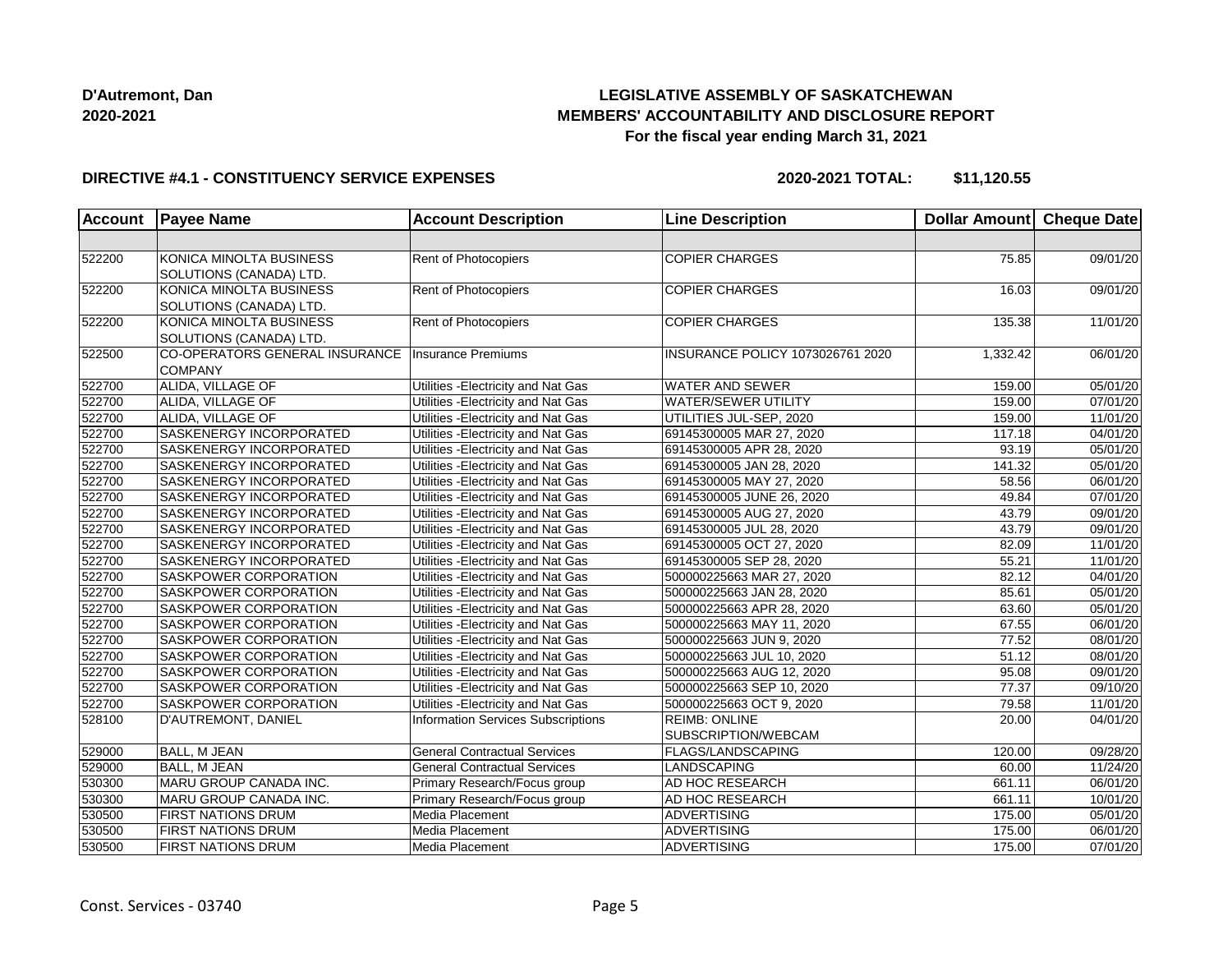## **LEGISLATIVE ASSEMBLY OF SASKATCHEWAN MEMBERS' ACCOUNTABILITY AND DISCLOSURE REPORT For the fiscal year ending March 31, 2021**

### **DIRECTIVE #4.1 - CONSTITUENCY SERVICE EXPENSES**

**2020-2021 TOTAL: \$11,120.55**

| <b>Account</b> | <b>Payee Name</b>                   | <b>Account Description</b> | <b>Line Description</b>             | Dollar Amount | <b>Cheque Date</b> |
|----------------|-------------------------------------|----------------------------|-------------------------------------|---------------|--------------------|
|                |                                     |                            |                                     |               |                    |
| 530500         | <b>FIRST NATIONS DRUM</b>           | Media Placement            | <b>ADVERTISING</b>                  | 175.00        | 09/01/20           |
| 530500         | <b>IPNG PRAIRIE NEWSPAPER GROUP</b> | Media Placement            | <b>ADVERTISING</b>                  | 145.00        | 04/01/20           |
| 530500         | <b>IPNG PRAIRIE NEWSPAPER GROUP</b> | Media Placement            | <b>ADVERTISING</b>                  | 145.00        | 04/01/20           |
| 530500         | <b>IPNG PRAIRIE NEWSPAPER GROUP</b> | Media Placement            | <b>ADVERTISING</b>                  | 60.00         | 07/01/20           |
| 530500         | <b>IPNG PRAIRIE NEWSPAPER GROUP</b> | Media Placement            | <b>ADVERTISING</b>                  | 60.00         | 08/01/20           |
| 530500         | <b>IPNG PRAIRIE NEWSPAPER GROUP</b> | Media Placement            | <b>ADVERTISING</b>                  | 60.00         | 08/01/20           |
| 530900         | IBALL. M JEAN                       | <b>Promotional Items</b>   | FLAGS/LANDSCAPING                   | 517.08        | 09/28/20           |
| 564300         | D'AUTREMONT, DANIEL                 | Computer Hardware - Exp.   | <b>REIMB: ONLINE</b>                | 212.15        | 04/01/20           |
|                |                                     |                            | SUBSCRIPTION/WEBCAM                 |               |                    |
| 564600         | D'AUTREMONT, DANIEL                 | Computer Software - Exp    | <b>REIMB: SOFTWARE SUBSCRIPTION</b> | 120.99        | 05/25/20           |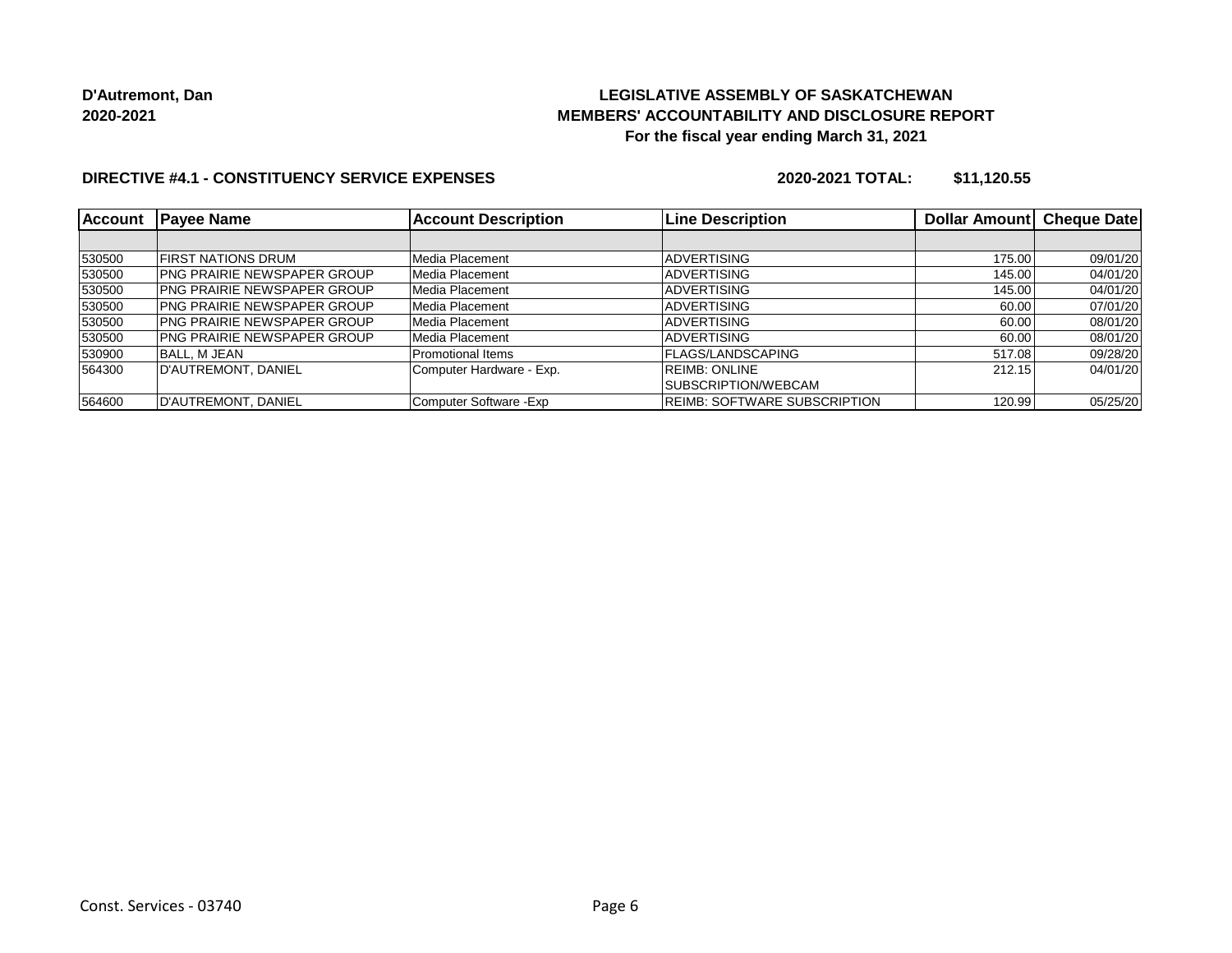## **LEGISLATIVE ASSEMBLY OF SASKATCHEWAN MEMBERS' ACCOUNTABILITY AND DISCLOSURE REPORT For the fiscal year ending March 31, 2021**

#### **DIRECTIVE #6 - CONSTITUENCY ASSISTANT EXPENSES**

**2020-2021 TOTAL: \$63,535.23**

| <b>Account</b> | <b>Payee Name</b>   | <b>Account Description</b>    | Dollar Amount Cheque Date |          |
|----------------|---------------------|-------------------------------|---------------------------|----------|
|                |                     |                               |                           |          |
| 513000         | BALL, M JEAN        | Out-of-Scope Permanent        | 0.00                      | 04/01/20 |
| 513000         | BALL, M JEAN        | Out-of-Scope Permanent        | $-408.00$                 | 04/13/20 |
| 513000         | BALL, M JEAN        | Out-of-Scope Permanent        | 2,040.00                  | 04/14/20 |
| 513000         | <b>BALL, M JEAN</b> | Out-of-Scope Permanent        | 2,040.00                  | 05/01/20 |
| 513000         | BALL, M JEAN        | Out-of-Scope Permanent        | 2,040.00                  | 05/13/20 |
| 513000         | <b>BALL, M JEAN</b> | Out-of-Scope Permanent        | 2,040.00                  | 05/27/20 |
| 513000         | <b>BALL, M JEAN</b> | Out-of-Scope Permanent        | 2,040.00                  | 06/10/20 |
| 513000         | <b>BALL, M JEAN</b> | Out-of-Scope Permanent        | 2,040.00                  | 06/24/20 |
| 513000         | <b>BALL, M JEAN</b> | Out-of-Scope Permanent        | 2,040.00                  | 07/08/20 |
| 513000         | BALL, M JEAN        | Out-of-Scope Permanent        | 2,040.00                  | 07/22/20 |
| 513000         | BALL, M JEAN        | Out-of-Scope Permanent        | 2,040.00                  | 08/05/20 |
| 513000         | <b>BALL, M JEAN</b> | Out-of-Scope Permanent        | 2.040.00                  | 08/19/20 |
| 513000         | BALL, M JEAN        | Out-of-Scope Permanent        | 2,040.00                  | 09/02/20 |
| 513000         | BALL, M JEAN        | Out-of-Scope Permanent        | 2,040.00                  | 09/16/20 |
| 513000         | <b>BALL, M JEAN</b> | Out-of-Scope Permanent        | 2,040.00                  | 10/01/20 |
| 513000         | BALL, M JEAN        | Out-of-Scope Permanent        | 3,968.48                  | 10/07/20 |
| 514300         | FARR, BONNIE        | Part-Time/Permanent Part-Time | 0.00                      | 04/01/20 |
| 514300         | FARR, BONNIE        | Part-Time/Permanent Part-Time | $-195.44$                 | 04/13/20 |
| 514300         | FARR, BONNIE        | Part-Time/Permanent Part-Time | 503.74                    | 04/14/20 |
| 514300         | FARR, BONNIE        | Part-Time/Permanent Part-Time | 376.81                    | 05/01/20 |
| 514300         | <b>FARR, BONNIE</b> | Part-Time/Permanent Part-Time | 390.51                    | 05/13/20 |
| 514300         | FARR, BONNIE        | Part-Time/Permanent Part-Time | 411.06                    | 05/27/20 |
| 514300         | FARR, BONNIE        | Part-Time/Permanent Part-Time | 411.06                    | 06/10/20 |
| 514300         | FARR, BONNIE        | Part-Time/Permanent Part-Time | 411.06                    | 06/24/20 |
| 514300         | FARR, BONNIE        | Part-Time/Permanent Part-Time | 411.06                    | 07/08/20 |
| 514300         | FARR, BONNIE        | Part-Time/Permanent Part-Time | 383.66                    | 07/22/20 |
| 514300         | FARR, BONNIE        | Part-Time/Permanent Part-Time | 411.06                    | 08/05/20 |
| 514300         | FARR, BONNIE        | Part-Time/Permanent Part-Time | 411.06                    | 08/19/20 |
| 514300         | FARR, BONNIE        | Part-Time/Permanent Part-Time | 411.06                    | 09/02/20 |
| 514300         | FARR, BONNIE        | Part-Time/Permanent Part-Time | 411.06                    | 09/16/20 |
| 514300         | FARR, BONNIE        | Part-Time/Permanent Part-Time | 719.36                    | 10/01/20 |
| 514300         | FARR, BONNIE        | Part-Time/Permanent Part-Time | 1,260.78                  | 10/07/20 |
| 517100         | <b>BALL, M JEAN</b> | Severance Pay                 | 2,040.00                  | 10/28/20 |
| 517100         | <b>BALL, M JEAN</b> | Severance Pay                 | 2,040.00                  | 11/10/20 |
| 517100         | BALL, M JEAN        | Severance Pay                 | 2,040.00                  | 11/26/20 |
| 517100         | <b>BALL, M JEAN</b> | Severance Pay                 | 2,040.00                  | 12/09/20 |
| 517100         | BALL, M JEAN        | Severance Pay                 | 2,040.00                  | 01/06/21 |
| 517100         | <b>BALL, M JEAN</b> | Severance Pay                 | 2,040.00                  | 01/06/21 |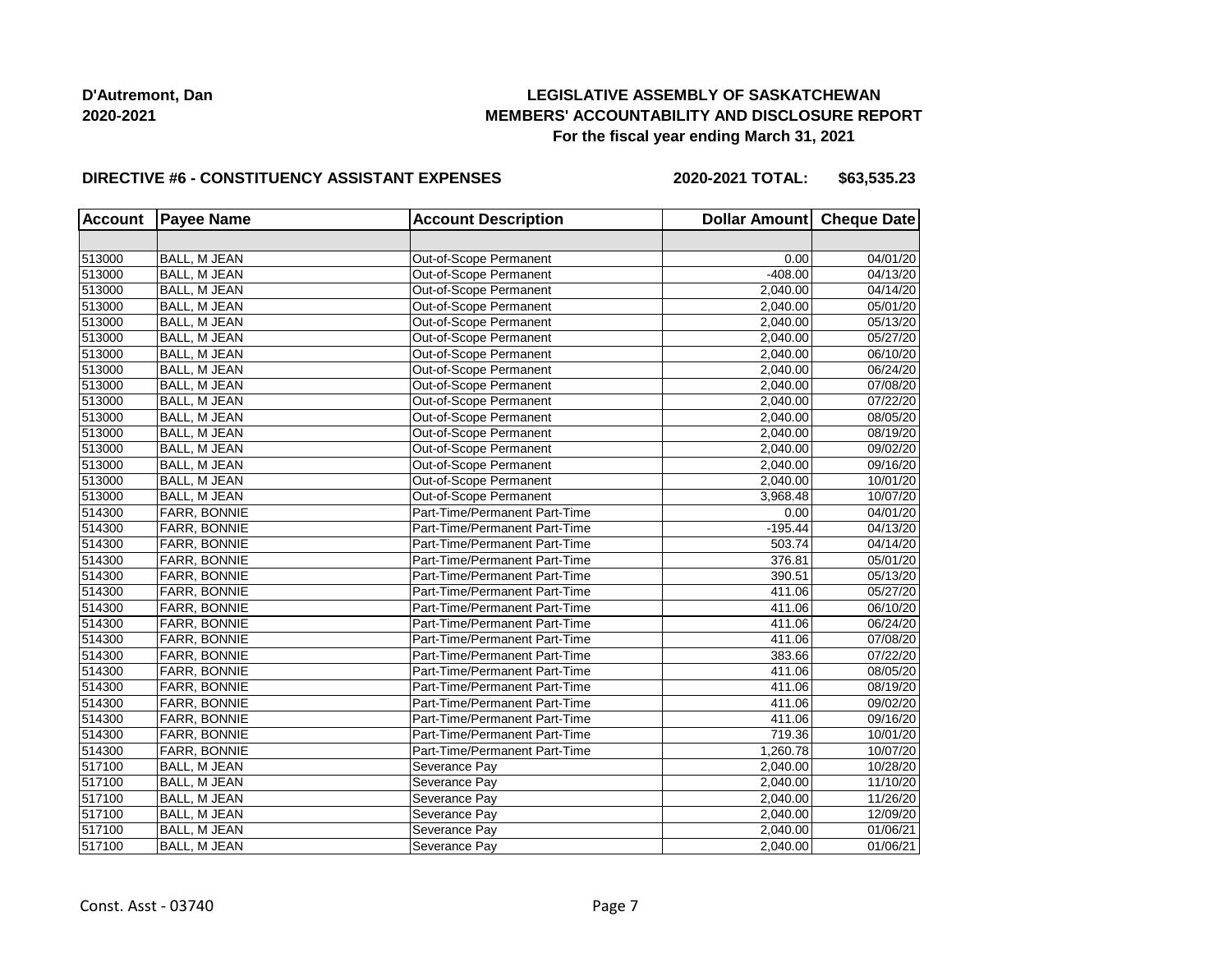## **LEGISLATIVE ASSEMBLY OF SASKATCHEWAN MEMBERS' ACCOUNTABILITY AND DISCLOSURE REPORT For the fiscal year ending March 31, 2021**

#### **DIRECTIVE #6 - CONSTITUENCY ASSISTANT EXPENSES**

**2020-2021 TOTAL: \$63,535.23**

| <b>Account</b> | <b>Payee Name</b>   | <b>Account Description</b>       | Dollar Amount | <b>Cheque Date</b> |
|----------------|---------------------|----------------------------------|---------------|--------------------|
|                |                     |                                  |               |                    |
| 517100         | <b>BALL, M JEAN</b> | Severance Pay                    | 2,040.00      | 01/20/21           |
| 517100         | <b>BALL, M JEAN</b> | Severance Pay                    | 2,040.00      | 02/03/21           |
| 517100         | <b>BALL, M JEAN</b> | Severance Pay                    | 2,040.00      | 02/17/21           |
| 517100         | <b>BALL, M JEAN</b> | Severance Pay                    | 2,040.00      | 03/03/21           |
| 517100         | <b>BALL, M JEAN</b> | Severance Pay                    | 2,040.00      | 03/17/21           |
| 517100         | <b>BALL. M JEAN</b> | Severance Pay                    | 2,040.00      | 03/30/21           |
| 517100         | <b>FARR. BONNIE</b> | Severance Pay                    | 454.28        | 10/28/20           |
| 517100         | <b>FARR, BONNIE</b> | Severance Pay                    | 454.28        | 11/10/20           |
| 517100         | <b>FARR, BONNIE</b> | Severance Pay                    | 454.28        | 11/24/20           |
| 517100         | FARR, BONNIE        | Severance Pay                    | 454.28        | 12/09/20           |
| 517100         | <b>FARR, BONNIE</b> | Severance Pay                    | 454.28        | 12/22/20           |
| 517100         | <b>FARR. BONNIE</b> | Severance Pay                    | 454.28        | 01/06/21           |
| 517100         | FARR, BONNIE        | Severance Pay                    | 177.17        | 01/20/21           |
| 519900         | None (Default)      | Change in Y/E Accrued Empl Leave | $-656.00$     | 04/20/20           |
|                |                     | Entitlements                     |               |                    |